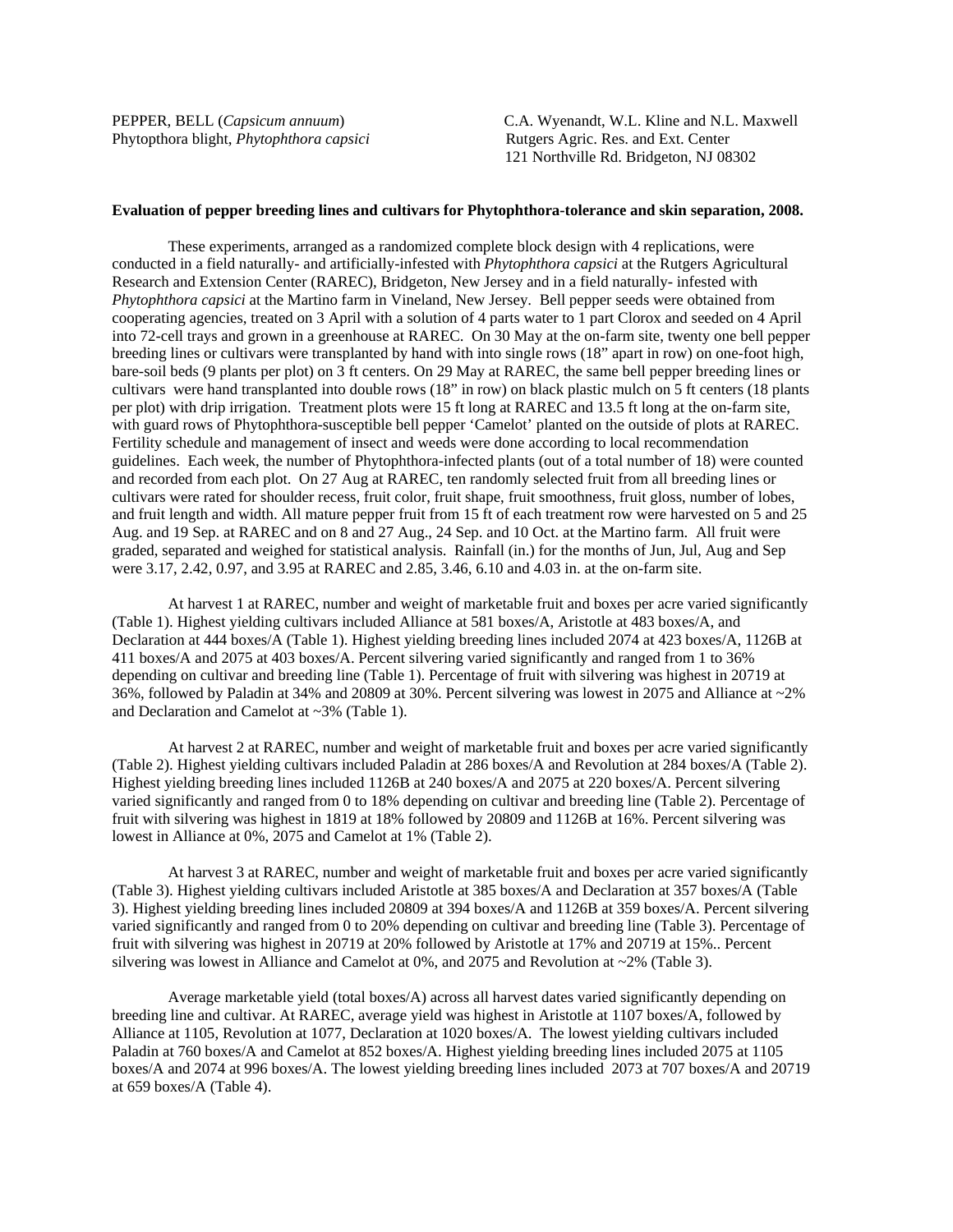At RAREC in 2008, percent Phytophthora-kill ranged from 0% to 69% depending on rating date, breeding line or cultivar (Figure 1). The lowest percentage of phytophthora-killed plants included breeding lines 20809 and 1126B with 0% and 3%, respectively, which were comparable to phytophthora-tolerant cultivars Paladin and Revolution (Table 5).

At the on-farm site, percent of phytophthora-killed plants at last rating date ranged from 3 to 72% depending on breeding line or cultivar (Figure 2). The lowest percentage of phytophthora-killed plants included 1126B at 3%, followed by 20809 and Paladin at 6%. Percent phytophthora-killed plants were highest in Alliance at 72%, Camelot at 58%, and 2075 at 56% (Table 6). No harvest data was collected at the on-farm site in 2008.

At RAREC, percent silvering varied significantly depending on harvest date, cultivar and breeding line (Tables 1-3). Total percent silvering for combined harvest data ranged from 3 to 23% depending on breeding line or cultivar. Total percent silvering was lowest in breeding lines 2074 and Declaration at ~4% (Table 4). Total percent silvering was also lower in other named phytophhtora-susceptible cultivars Alliance at ~5%, Revolution at ~6% and Camelot at 7% compared to phytophthtora-resistant cultivars Aristotle at 14% and Paladin at 23% (Table 4).

When fruit were rated at RAREC for quality all entries ranged from a medium green to dark green color which would be acceptable for the New Jersey market. Breeding lines 2073 and 2075 did not have recessed shoulders while Alliance, Revolution and Declaration each had deep recessed shoulders followed by Aristotle and 1819. All entries had had between 3.2 and 3.8 lobes/fruit. The fruit shape ranged from blocky to conical blunt except for 2075 and 20719 which were elongated. No entries had rough fruit and all expressed a glossy appearance, with the exception 2074 where fruit had a dull appearance.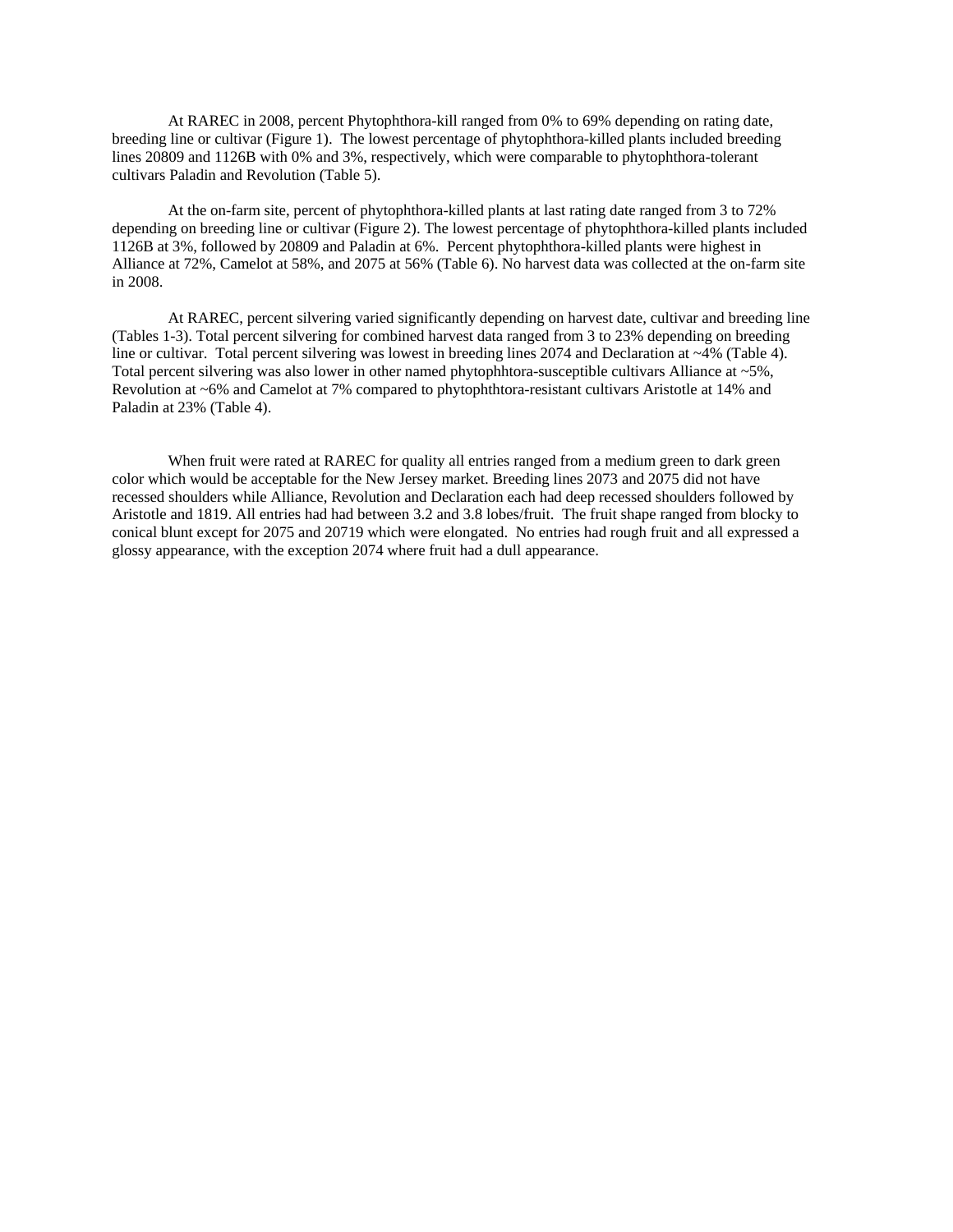|             |           | Marketable     |            |           | Silvering      | Total   |           |                |  |
|-------------|-----------|----------------|------------|-----------|----------------|---------|-----------|----------------|--|
| CV/BL       | No. Fruit | Wt. Fruit (lb) | Boxes/acre | No. Fruit | Wt. Fruit (lb) | Percent | No. Fruit | Wt. Fruit (lb) |  |
| Alliance    | 81.75     | 28.05          | 581.04     | 1.50      | 0.75           | 1.68    | 99.75     | 30.40          |  |
| Aristotle   | 68.75     | 23.35          | 483.68     | 13.25     | 5.40           | 16.50   | 87.00     | 29.40          |  |
| Camelot     | 55.75     | 16.10          | 333.50     | 1.75      | 0.35           | 3.21    | 76.75     | 18.30          |  |
| Revolution  | 75.75     | 27.40          | 567.57     | 4.25      | 1.70           | 5.03    | 95.25     | 30.75          |  |
| Paladin     | 49.00     | 13.85          | 286.89     | 26.00     | 8.55           | 33.65   | 91.25     | 24.05          |  |
| Declaration | 60.00     | 21.45          | 444.32     | 1.75      | 0.55           | 2.89    | 74.50     | 24.30          |  |
| 20809       | 38.50     | 12.00          | 248.57     | 17.25     | 7.45           | 30.12   | 64.00     | 20.10          |  |
| 1819        | 55.75     | 18.05          | 373.89     | 14.25     | 5.50           | 19.96   | 85.00     | 23.35          |  |
| 1126B       | 60.25     | 19.85          | 411.18     | 15.50     | 5.25           | 19.27   | 90.00     | 26.30          |  |
| 20530       | 54.25     | 17.20          | 356.29     | 15.25     | 5.65           | 22.39   | 80.25     | 23.90          |  |
| 20719       | 40.50     | 12.25          | 253.75     | 22.50     | 8.75           | 36.00   | 78.50     | 22.80          |  |
| 2075        | 61.75     | 19.50          | 403.93     | 1.00      | 0.25           | 1.58    | 81.25     | 21.30          |  |
| 2073        | 45.75     | 14.60          | 302.43     | 9.25      | 4.15           | 18.92   | 83.50     | 21.35          |  |
| 2074        | 64.00     | 20.45          | 423.61     | 3.50      | 1.35           | 5.04    | 90.75     | 24.83          |  |
| <b>LSD</b>  | 17.82     | 6.23           | 129.06     | 8.36      | 3.23           | 12.42   | 17.74     | 6.29           |  |

Table 1. Number, weight, and yield of marketable fruit, number, weight and percentage of fruit with 'silvering', and number and weight of total fruit at harvest 1 at RAREC in 2008.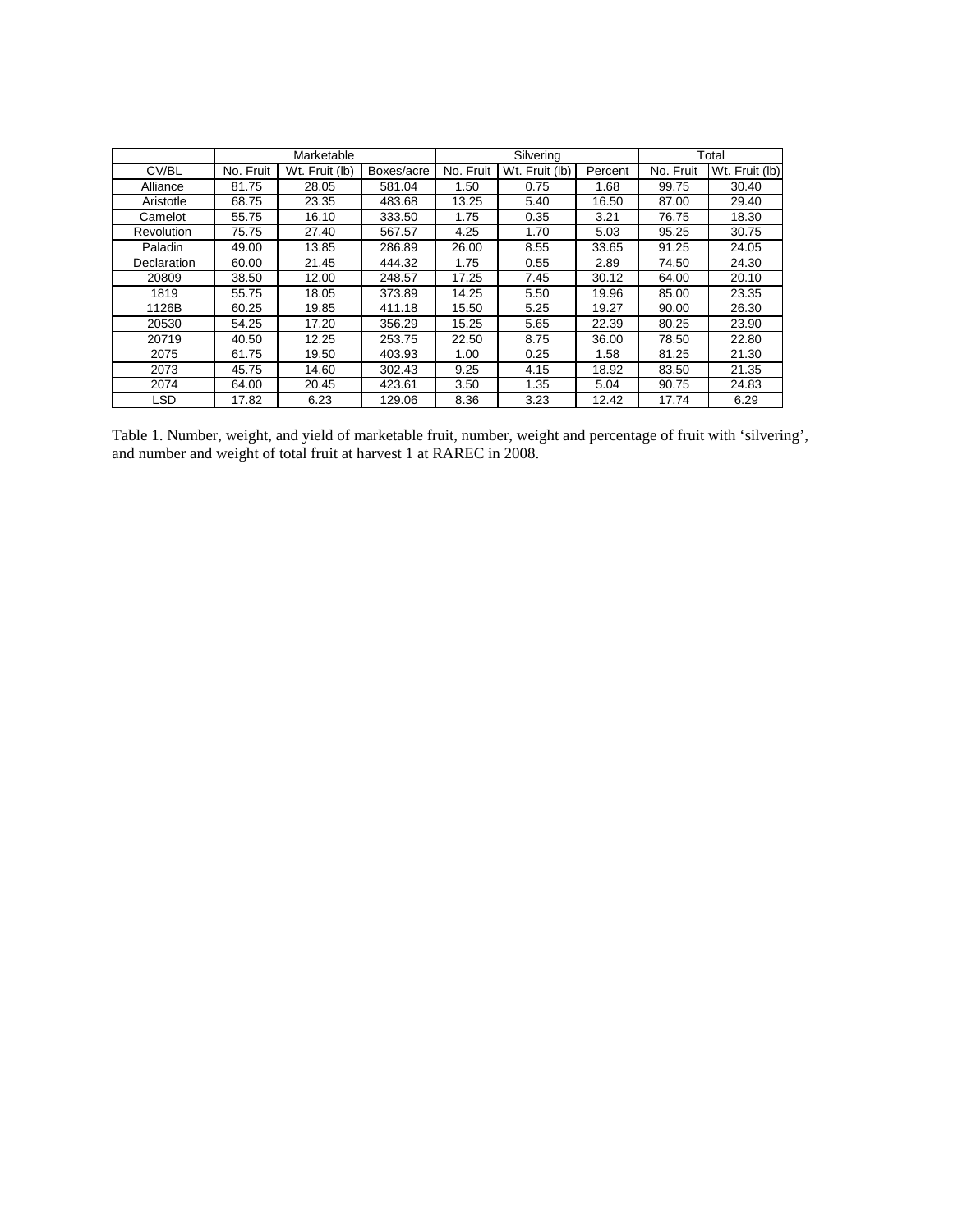|             |           | Marketable     |            |           | Silvering      |         |           | Total          |
|-------------|-----------|----------------|------------|-----------|----------------|---------|-----------|----------------|
| CV/BL       | No. Fruit | Wt. Fruit (lb) | Boxes/acre | No. Fruit | Wt. Fruit (lb) | Percent | No. Fruit | Wt. Fruit (lb) |
| Alliance    | 29.00     | 9.90           | 205.07     | 0.00      | 0.00           | 0.00    | 42.00     |                |
| Aristotle   | 30.50     | 12.20          | 252.71     | 4.50      | 1.45           | 12.29   | 41.00     | 14.20          |
| Camelot     | 32.25     | 12.70          | 263.07     | 0.25      | 0.05           | 0.40    | 42.25     | 14.10          |
| Revolution  | 33.00     | 13.70          | 283.79     | 1.50      | 0.50           | 4.47    | 40.00     | 14.75          |
| Paladin     | 37.50     | 13.80          | 285.86     | 7.25      | 2.75           | 16.43   | 54.75     | 17.90          |
| Declaration | 29.50     | 11.50          | 238.21     | 1.00      | 0.30           | 2.69    | 43.50     | 13.05          |
| 20809       | 38.75     | 16.15          | 334.54     | 7.50      | 2.85           | 15.87   | 50.75     | 19.50          |
| 1819        | 25.25     | 8.95           | 185.39     | 5.50      | 2.10           | 18.21   | 45.75     | 12.95          |
| 1126B       | 32.50     | 11.60          | 240.29     | 6.75      | 2.45           | 16.17   | 44.25     | 14.55          |
| 20530       | 28.25     | 19.55          | 218.54     | 4.50      | 1.40           | 13.83   | 41.75     | 12.80          |
| 20719       | 25.25     | 8.15           | 168.82     | 3.25      | 1.20           | 10.77   | 36.25     | 10.25          |
| 2075        | 26.50     | 10.65          | 220.61     | 0.25      | 0.10           | 0.51    | 33.00     | 11.65          |
| 2073        | 17.75     | 5.85           | 121.18     | 0.75      | 0.20           | 10.62   | 29.00     | 5.25           |
| 2074        | 23.50     | 8.40           | 174.00     | 0.50      | 0.05           | 13.89   | 36.00     | 9.30           |
| LSD         | 12.99     | 6.15           | 127.49     | 3.01      | 1.09           | 8.53    | 17.20     | 6.82           |

Table 2. Number, weight, and yield of marketable fruit, number, weight and percentage of fruit with 'silvering', and number and weight of total fruit at harvest 2 at RAREC in 2008.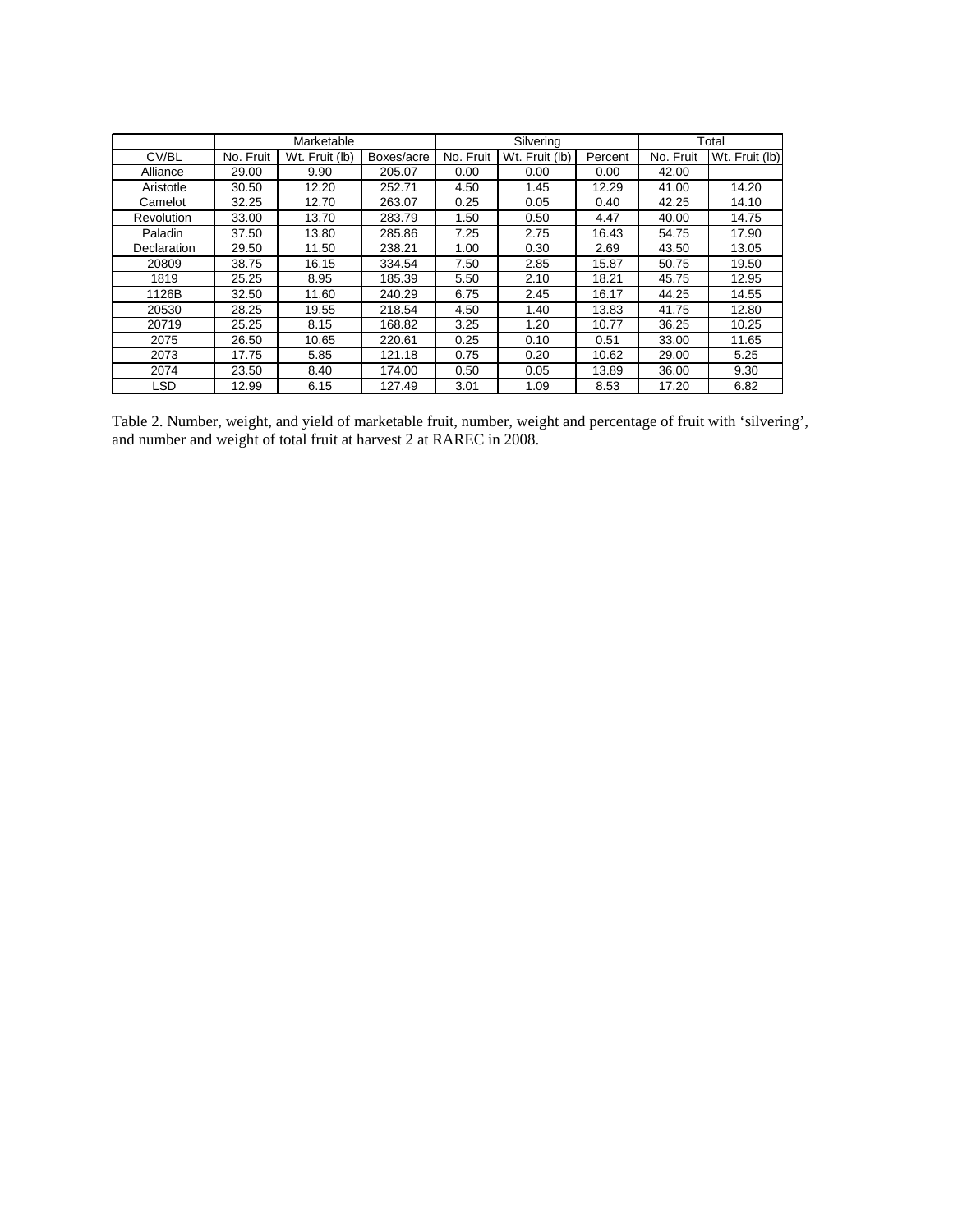|             |           | Marketable     |            |           | Silvering      | Total   |           |                |  |
|-------------|-----------|----------------|------------|-----------|----------------|---------|-----------|----------------|--|
| CV/BL       | No. Fruit | Wt. Fruit (lb) | Boxes/acre | No. Fruit | Wt. Fruit (lb) | Percent | No. Fruit | Wt. Fruit (lb) |  |
| Alliance    | 38.25     | 11.50          | 238.21     | 0.00      | 0.00           | 0.00    | 59.25     | 12.88          |  |
| Aristotle   | 54.00     | 18.60          | 385.29     | 10.75     | 4.23           | 16.69   | 73.75     | 23.73          |  |
| Camelot     | 27.25     | 8.90           | 184.36     | 0.00      | 0.00           | 0.00    | 35.00     | 9.82           |  |
| Revolution  | 53.25     | 15.68          | 324.70     | 0.75      | 0.28           | 1.38    | 73.00     | 17.30          |  |
| Paladin     | 40.25     | 11.25          | 233.04     | 4.50      | 1.70           | 10.48   | 48.25     | 13.50          |  |
| Declaration | 52.75     | 17.25          | 357.32     | 0.00      | 0.00           | 0.00    | 78.75     | 19.48          |  |
| 20809       | 57.50     | 19.05          | 394.61     | 5.25      | 2.05           | 8.61    | 69.00     | 21.75          |  |
| 1819        | 40.00     | 13.68          | 283.27     | 2.75      | 1.25           | 7.56    | 65.75     | 16.50          |  |
| 1126B       | 53.75     | 17.38          | 359.91     | 6.50      | 2.58           | 11.44   | 64.75     | 20.50          |  |
| 20530       | 39.25     | 13.00          | 269.29     | 6.25      | 2.53           | 15.47   | 55.75     | 16.55          |  |
| 20719       | 32.75     | 9.20           | 190.57     | 6.25      | 2.33           | 20.28   | 66.25     | 13.43          |  |
| 2075        | 45.75     | 15.75          | 326.25     | 1.00      | 0.48           | 1.50    | 66.00     | 17.80          |  |
| 2073        | 22.50     | 7.00           | 145.00     | 0.75      | 0.30           | 2.22    | 37.25     | 8.58           |  |
| 2074        | 33.50     | 11.78          | 243.91     | 1.75      | 0.73           | 9.72    | 50.50     | 14.25          |  |
| <b>LSD</b>  | 25.34     | 8.42           | 174.40     | 2.85      | 1.15           | 10.63   | 40.23     | 8.85           |  |

Table 3. Number, weight, and yield of marketable fruit, number, weight and percentage of fruit with 'silvering', number and weight of total fruit at harvest 3 at RAREC in 2008.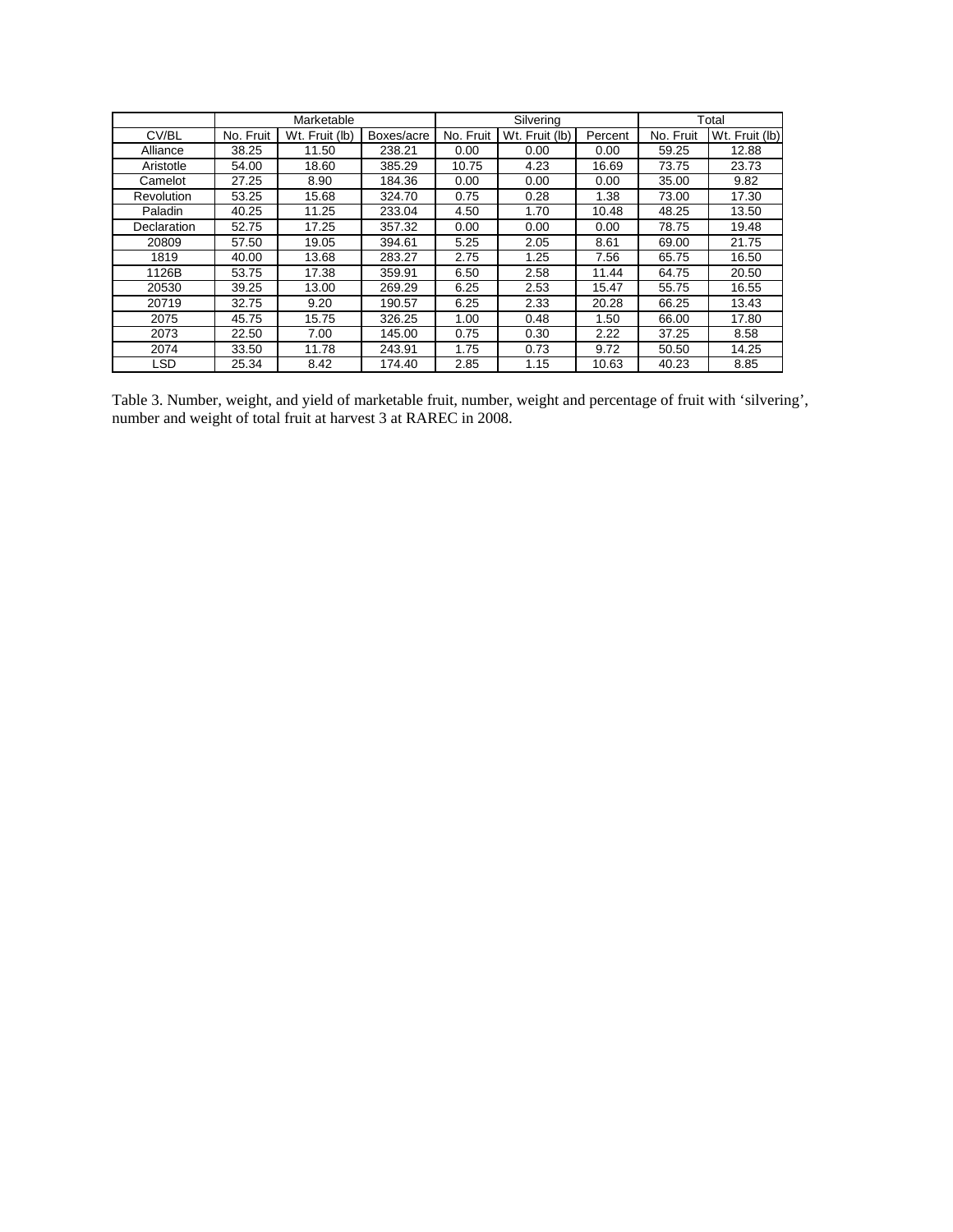|             |              | <b>Total Marketable</b> |            |              | <b>Total Silvering</b> |         |              | <b>Total Culls</b> |              | Totals            |                    |
|-------------|--------------|-------------------------|------------|--------------|------------------------|---------|--------------|--------------------|--------------|-------------------|--------------------|
| CV/BL       | No.<br>Fruit | Wt. Fruit (lb)          | Boxes/acre | No.<br>Fruit | Wt. Fruit<br>(lb)      | Percent | No.<br>Fruit | Wt. Fruit<br>(Ib)  | No.<br>Fruit | Wt. Fruit<br>(lb) | % Phyto-<br>killed |
| Alliance    | 157.50       | 53.35                   | 1105.10    | 8.75         | 3.50                   | 5.24    | 47.50        | 4.32               | 213.75       | 61.18             | 37.50              |
| Aristotle   | 152.25       | 53.45                   | 1107.20    | 25.00        | 9.93                   | 14.22   | 27.00        | 2.80               | 204.25       | 66.18             | 15.28              |
| Camelot     | 121.75       | 41.15                   | 852.40     | 9.25         | 3.20                   | 7.83    | 31.50        | 3.28               | 162.50       | 47.63             | 34.72              |
| Revolution  | 154.25       | 52.02                   | 1077.70    | 10.50        | 4.08                   | 6.21    | 49.25        | 4.90               | 214.00       | 61.00             | 2.78               |
| Paladin     | 121.75       | 36.70                   | 760.20     | 37.25        | 12.70                  | 22.60   | 24.75        | 2.70               | 183.75       | 52.10             | 0.00               |
| Declaration | 141.00       | 49.25                   | 1020.20    | 6.25         | 1.95                   | 4.39    | 47.75        | 5.38               | 195.00       | 56.58             | 34.72              |
| 20809       | 121.25       | 39.20                   | 812.00     | 25.75        | 10.70                  | 16.87   | 22.25        | 2.20               | 169.25       | 52.10             | 0.00               |
| 1819        | 122.25       | 42.38                   | 877.80     | 17.25        | 6.85                   | 12.67   | 44.25        | 4.28               | 183.75       | 53.50             | 38.89              |
| 1126B       | 131.75       | 43.08                   | 892.30     | 22.75        | 8.03                   | 14.24   | 29.25        | 2.95               | 183.75       | 54.05             | 2.78               |
| 20530       | 117.00       | 38.60                   | 799.60     | 22.00        | 8.23                   | 16.48   | 33.00        | 2.93               | 172.00       | 49.75             | 20.83              |
| 20719       | 105.25       | 31.83                   | 659.20     | 28.75        | 10.70                  | 21.93   | 49.50        | 4.68               | 183.50       | 47.58             | 52.78              |
| 2075        | 144.00       | 49.03                   | 1015.50    | 7.50         | 2.48                   | 4.90    | 45.00        | 3.85               | 196.50       | 55.35             | 40.28              |
| 2073        | 99.97        | 34.15                   | 707.40     | 10.25        | 4.50                   | 8.68    | 49.75        | 4.83               | 159.75       | 43.48             | 69.44              |
| 2074        | 143.25       | 48.08                   | 995.80     | 6.00         | 2.30                   | 3.89    | 56.00        | 6.08               | 205.25       | 56.45             | 40.28              |
| LSD         | 38.98        | 13.65                   | 282.92     | 10.34        | 3.99                   | 5.91    | 29.70        | 2.05               | 54.45        | 15.34             | 34.79              |

Table 4. Total number, weight and yield of marketable fruit, and number, weight and percentage of fruit with 'silvering', number and weight of total fruit and percentage of plants killed by phytophthora blight at RAREC in 2008.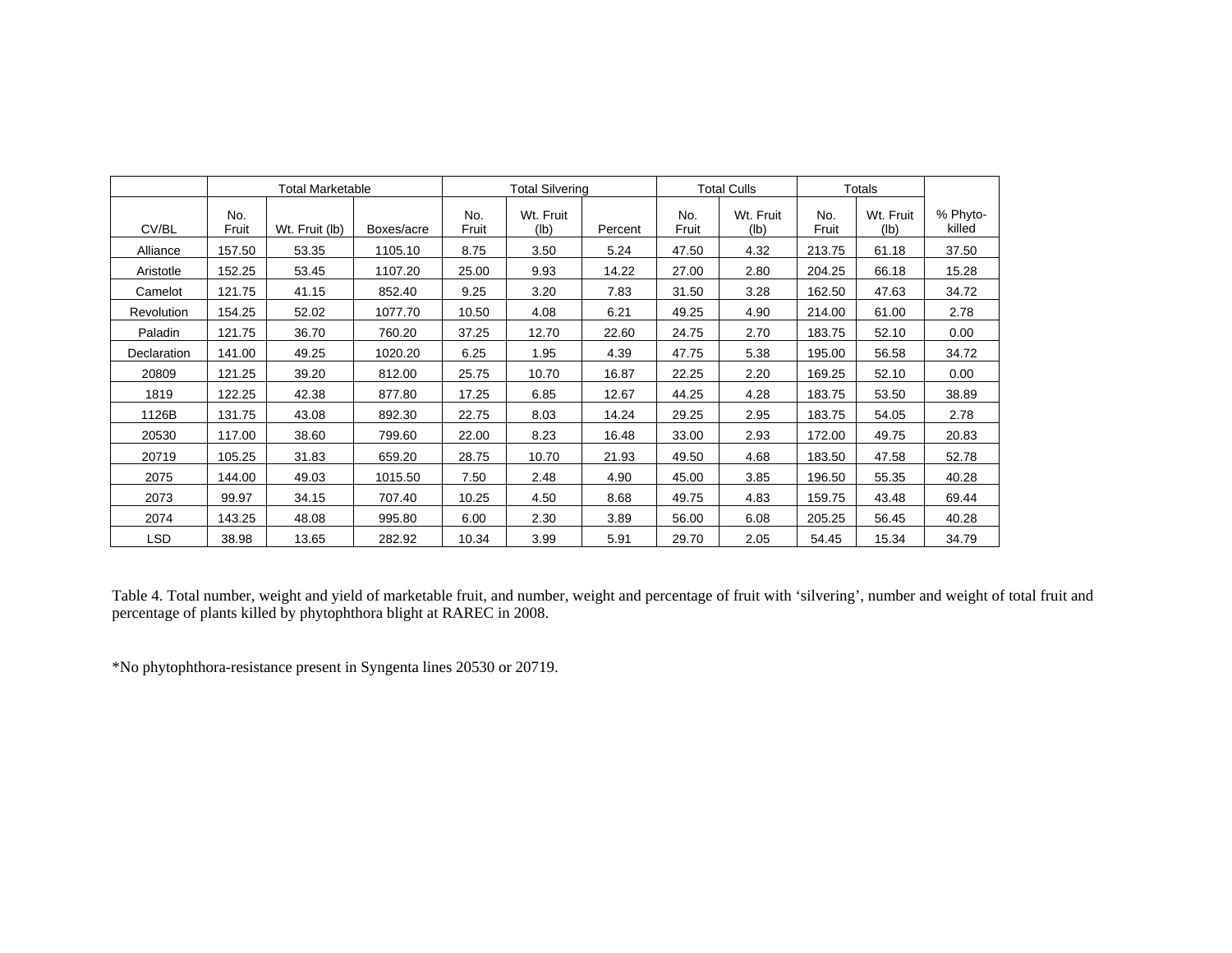|               |               |            |        |      |       |        |       |       |        | % Phytophthora-killed plants by rating date at RAREC in 2008 |        |       |        |        |        |       |           |
|---------------|---------------|------------|--------|------|-------|--------|-------|-------|--------|--------------------------------------------------------------|--------|-------|--------|--------|--------|-------|-----------|
|               |               |            |        | 7-   | 14-   | $21 -$ | 30-   | 6-    |        |                                                              |        | 2-    |        |        |        | 6-    |           |
| Company       | <b>CV/BL</b>  | $23 - Jun$ | 30-Jun | Jul  | Jul   | Jul    | Jul   | Aug   | 11-Aug | 18-Aug                                                       | 25-Aug | Sep   | 10-Sep | 16-Sep | 24-Sep | Oct   | $15$ -Oct |
| Enza Zaden    | E-2073        | 1.40       | 6.90   | 9.70 | 12.50 | 15.30  | 26.40 | 31.90 | 38.90  | 43.10                                                        | 50.00  | 61.10 | 62.50  | 65.30  | 66.70  | 66.70 | 69.40     |
| Syngenta      | RPP-20719     | 5.50       | 5.50   | 5.50 | 6.90  | 8.30   | 13.90 | 15.30 | 18.10  | 19.40                                                        | 22.20  | 26.40 | 34.70  | 36.10  | 41.70  | 50.00 | 52.80     |
| Enza Zaden    | PC-2075       | 1.40       | 4.20   | 4.20 | 5.50  | 6.90   | 8.30  | 8.30  | 12.50  | 13.90                                                        | 20.83  | 29.20 | 33.30  | 34.70  | 37.50  | 38.90 | 40.30     |
| Enza Zaden    | $E - 2074$    | 1.40       | 2.80   | 2.80 | 2.80  | 4.20   | 13.90 | 15.30 | 19.40  | 22.20                                                        | 27.80  | 27.80 | 29.20  | 33.30  | 36.10  | 40.30 | 40.30     |
| Seminis       | PX 0994-1819  | 1.40       | 1.40   | 2.80 | 6.90  | 6.90   | 9.70  | 12.50 | 19.40  | 22.20                                                        | 30.60  | 37.50 | 37.50  | 37.50  | 37.50  | 37.50 | 38.90     |
| Harris Moran  | Alliance      | 0.00       | 1.40   | .40  | 2.80  | 2.80   | 2.80  | 2.80  | 8.30   | 8.30                                                         | 11.10  | 16.70 | 19.40  | 23.60  | 27.80  | 34.70 | 37.50     |
| <b>Stokes</b> | Camelot       | 0.00       | 0.00   | 0.00 | 0.00  | 0.00   | 2.80  | 8.30  | 9.70   | 13.90                                                        | 18.10  | 19.40 | 19.40  | 22.20  | 27.80  | 29.20 | 34.70     |
| Harris Moran  | Declaration   | 0.00       | 0.00   | 0.00 | .40   | 1.40   | 2.80  | 2.80  | 2.80   | 2.80                                                         | 16.70  | 23.60 | 30.60  | 30.60  | 33.30  | 33.30 | 34.70     |
| Syngenta      | RPP-20530     | 1.40       | .40    | .40  | 2.80  | 2.80   | 4.20  | 5.50  | 8.30   | 8.33                                                         | 13.90  | 16.70 | 16.70  | 19.40  | 19.40  | 20.80 | 20.80     |
| Seminis       | Aristotle     | 0.00       | 0.00   | 0.00 | 0.00  | 0.00   | .40   | 1.40  | 1.40   | 1.40                                                         | 4.20   | 6.90  | 6.90   | 8.33   | 12.50  | 13.90 | 15.30     |
| Harris Moran  | Revolution    | 0.00       | 1.40   | 2.80 | 2.80  | 2.80   | 2.80  | 2.80  | 2.80   | 2.80                                                         | 2.80   | 2.80  | 2.80   | 2.80   | 2.80   | 2.78  | 2.80      |
| Seminis       | PX 0993-1126B | 1.40       | 1.40   | .40  | 2.80  | 2.80   | 2.80  | 2.80  | 2.80   | 2.80                                                         | 2.80   | 2.80  | 2.80   | 2.80   | 2.80   | 2.80  | 2.80      |
| Syngenta      | Paladin       | 0.00       | 0.00   | 0.00 | 0.00  | 0.00   | 0.00  | 0.00  | 0.00   | 0.00                                                         | 0.00   | 0.00  | 0.00   | 0.00   | 0.00   | 0.00  | 0.00      |
| Syngenta      | RPP-20809     | 0.00       | 0.00   | 0.00 | 0.00  | 0.00   | 0.00  | 0.00  | 0.00   | 0.00                                                         | 0.00   | 0.00  | 0.00   | 0.00   | 0.00   | 0.00  | 0.00      |
|               | <b>LSD</b>    | 3.22       | 5.02   | 6.23 | 7.38  | 8.39   | 15.58 | 18.49 | 20.42  | 21.45                                                        | 25.00  | 30.00 | 31.00  | 32.30  | 33.60  | 34.60 | 34.80     |

Table 5. Percentage of phytophthora-killed bell pepper cultivars and breeding lines by rating date at RAREC in 2008.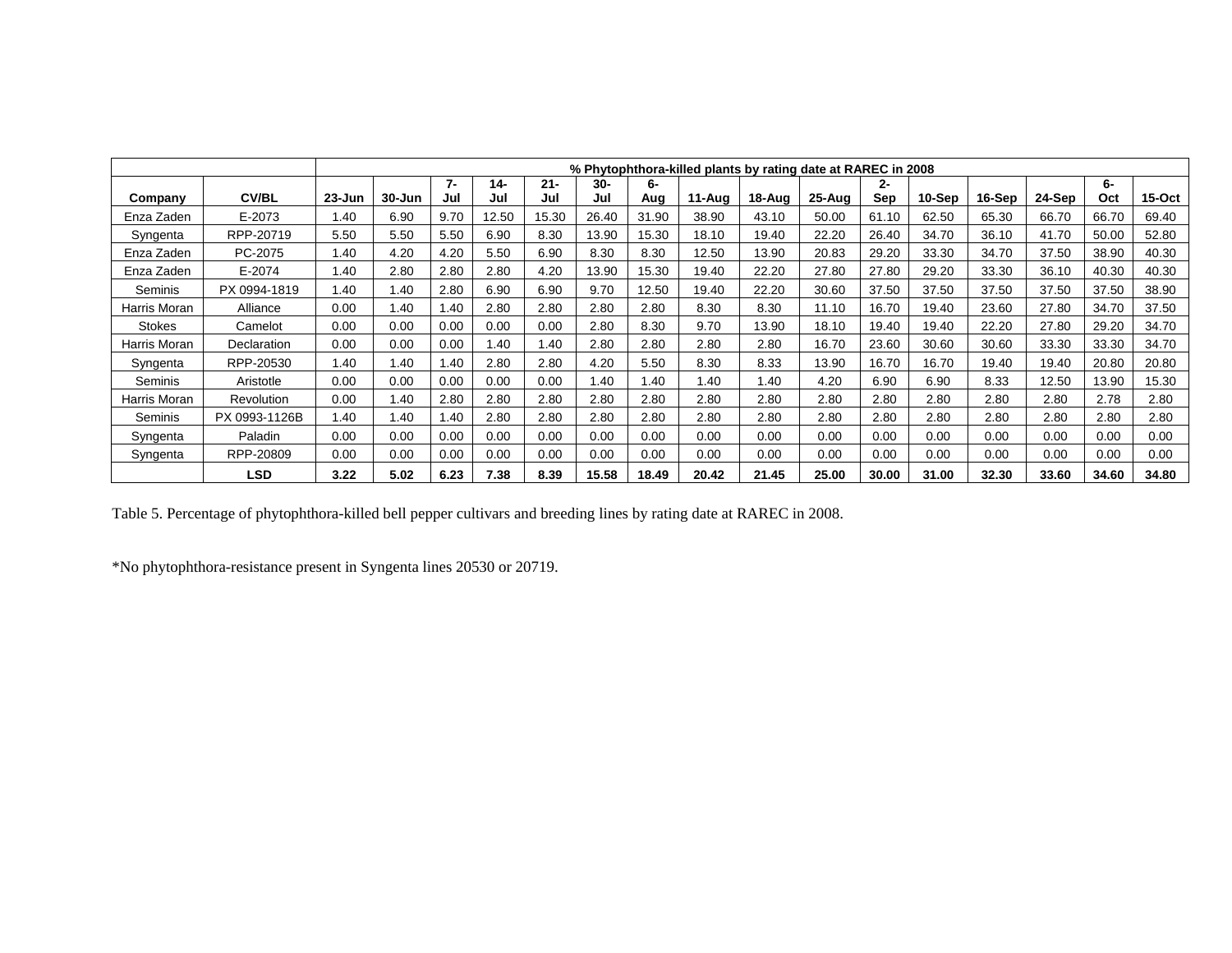

Figure 1. Mean weekly ratings for the percentage of each breeding line or cultivar killed by phytophthora blight from June 23 to Oct. 13 at RAREC in 2008.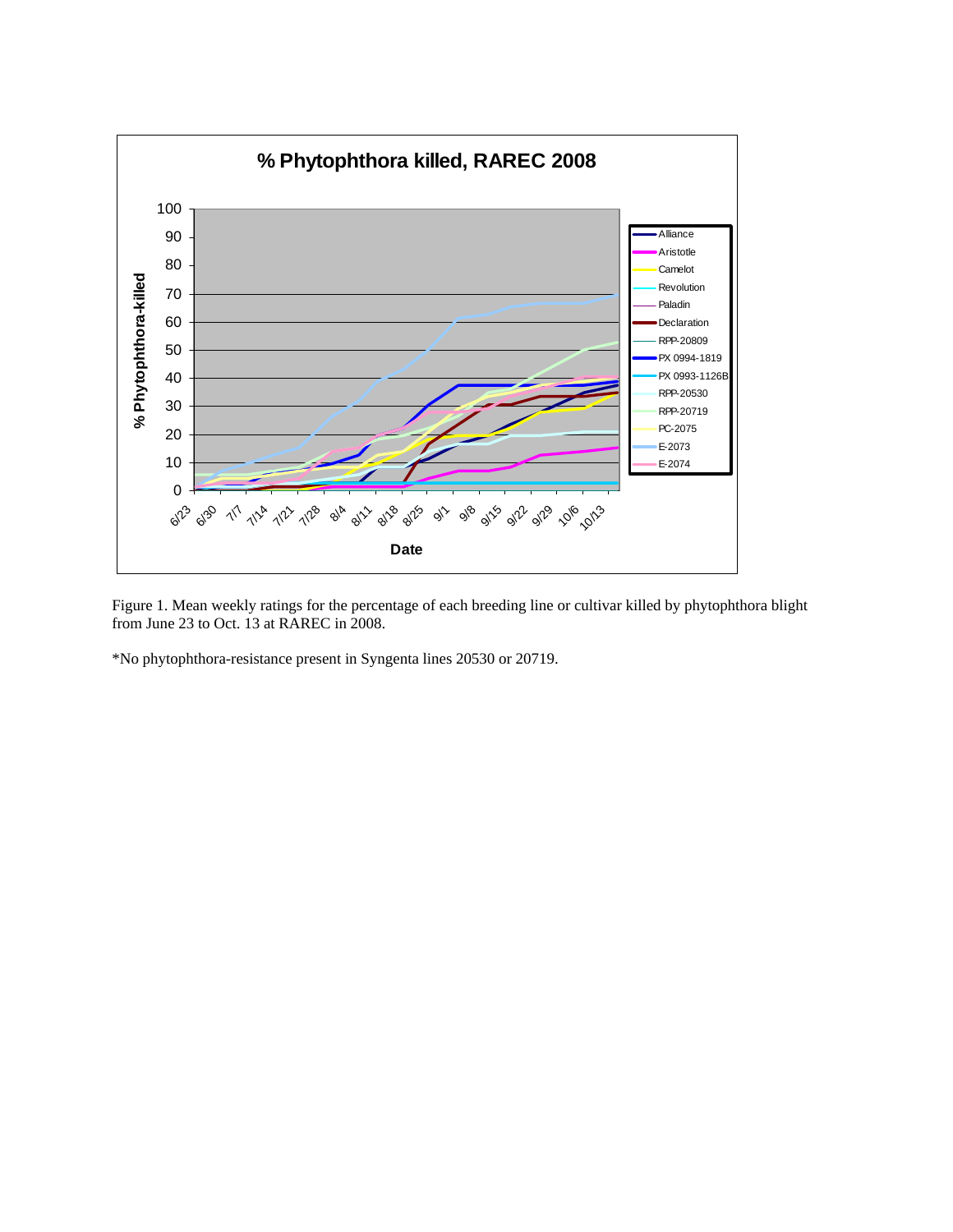|               |                |            |        |       |       |        |        |        |       |        | % Phytophthora-killed plants by rating date at on-farm in 2008 |            |       |        |        |        |       |           |
|---------------|----------------|------------|--------|-------|-------|--------|--------|--------|-------|--------|----------------------------------------------------------------|------------|-------|--------|--------|--------|-------|-----------|
|               |                |            |        |       |       | $15 -$ | $21 -$ | $28 -$ | 4-    |        |                                                                |            | 2-    |        |        |        | 3-    |           |
| <b>CV/BL</b>  | Company        | $13 - Jun$ | 27-Jun | 3-Jul | 8-Jul | Jul    | Jul    | Jul    | Aua   | 11-Aug | 18-Aug                                                         | $25 - Aug$ | Sep   | 12-Sep | 19-Sep | 26-Sep | Oct   | $10$ -Oct |
| Alliance      | Harris Moran   | 0.00       | 5.60   | 8.30  | 8.30  | 19.40  | 22.20  | 27.80  | 36.10 | 47.20  | 47.20                                                          | 55.60      | 58.30 | 66.70  | 69.40  | 72.20  | 72.20 | 72.2      |
| Camelot       | Stokes         | 0.00       | 16.70  | 22.20 | 22.20 | 22.20  | 22.20  | 25.00  | 25.00 | 25.00  | 27.80                                                          | 36.10      | 36.10 | 44.40  | 52.80  | 58.30  | 58.30 | 58.3      |
| PC-2075       | Enza Zaden     | 0.00       | 5.60   | 5.60  | 5.56  | 5.60   | 11.10  | 13.90  | 19.40 | 19.40  | 19.40                                                          | 30.60      | 30.60 | 36.10  | 41.70  | 47.20  | 50.00 | 55.6      |
| RPP-20719     | Syngenta       | 0.00       | 0.00   | 2.80  | 2.80  | 5.60   | 5.60   | 5.60   | 11.10 | 16.70  | 16.70                                                          | 22.20      | 25.00 | 30.60  | 36.10  | 41.70  | 41.70 | 41.7      |
| Declaration   | Harris Moran   | 0.00       | 2.80   | 2.80  | 2.80  | 2.80   | 2.80   | 5.60   | 8.30  | 8.30   | 11.10                                                          | 19.40      | 19.40 | 25.00  | 30.60  | 36.10  | 36.10 | 36.1      |
| E-2073        | Enza Zaden     | 5.60       | 2.80   | 2.80  | 2.80  | 2.80   | 2.80   | 2.80   | 5.60  | 8.30   | 8.30                                                           | 16.70      | 16.70 | 25.00  | 27.80  | 30.60  | 33.30 | 33.3      |
| E-2074        | Enza Zaden     | 2.80       | 0.00   | 8.30  | 8.30  | 13.90  | 13.90  | 16.70  | 16.70 | 19.40  | 19.40                                                          | 27.80      | 27.80 | 30.60  | 30.60  | 30.60  | 30.60 | 30.6      |
| PX 0994-1819  | <b>Seminis</b> | 0.00       | 0.00   | 0.00  | 0.00  | 0.00   | 0.00   | 0.00   | 0.00  | 0.00   | 0.00                                                           | 5.60       | 5.60  | 11.10  | 13.90  | 16.70  | 19.40 | 22.2      |
| Revolution    | Harris Moran   | 0.00       | 0.00   | 0.00  | 0.00  | 2.80   | 2.80   | 5.60   | 5.60  | 8.30   | 8.30                                                           | 13.90      | 13.90 | 19.40  | 19.40  | 19.40  | 19.40 | 19.4      |
| Aristotle     | Seminis        | 0.00       | 5.60   | 5.60  | 5.60  | 8.30   | 8.30   | 8.33   | 8.30  | 8.30   | 8.30                                                           | 11.10      | 11.10 | 13.90  | 13.90  | 13.90  | 13.90 | 13.9      |
| RPP-20530     | Syngenta       | 2.80       | 2.80   | 2.80  | 2.80  | 2.80   | 2.80   | 2.80   | 2.80  | 2.80   | 5.60                                                           | 8.30       | 11.10 | 11.10  | 11.10  | 11.10  | 11.10 | 11.1      |
| Paladin       | Syngenta       | 0.00       | 0.00   | 0.00  | 0.00  | 2.80   | 2.80   | 2.80   | 2.80  | 5.60   | 5.60                                                           | 5.60       | 5.60  | 5.60   | 5.60   | 5.60   | 5.60  | 5.6       |
| RPP-20809     | Syngenta       | 0.00       | 0.00   | 0.00  | 0.00  | 0.00   | 2.80   | 2.80   | 2.80  | 2.80   | 2.80                                                           | 5.60       | 5.60  | 5.60   | 5.60   | 5.60   | 5.60  | 5.6       |
| PX 0993-1126B | Seminis        | 0.00       | 0.00   | 2.80  | 0.00  | 0.00   | 0.00   | 0.00   | 0.00  | 0.00   | 2.80                                                           | 2.80       | 2.80  | 2.80   | 2.80   | 2.80   | 2.80  | 2.8       |
|               | LSD            | 4.85       | 11     | 14.8  | 14.8  | 17.3   | 18.5   | 22.2   | 23.9  | 25.7   | 25.3                                                           | 25.9       | 25.5  | 25.1   | 25.8   | 28.3   | 29.4  | 30.2      |

Table 6. Percentage of phytophthora-killed bell pepper cultivars and breeding lines by rating date at on-farm site in 2008.